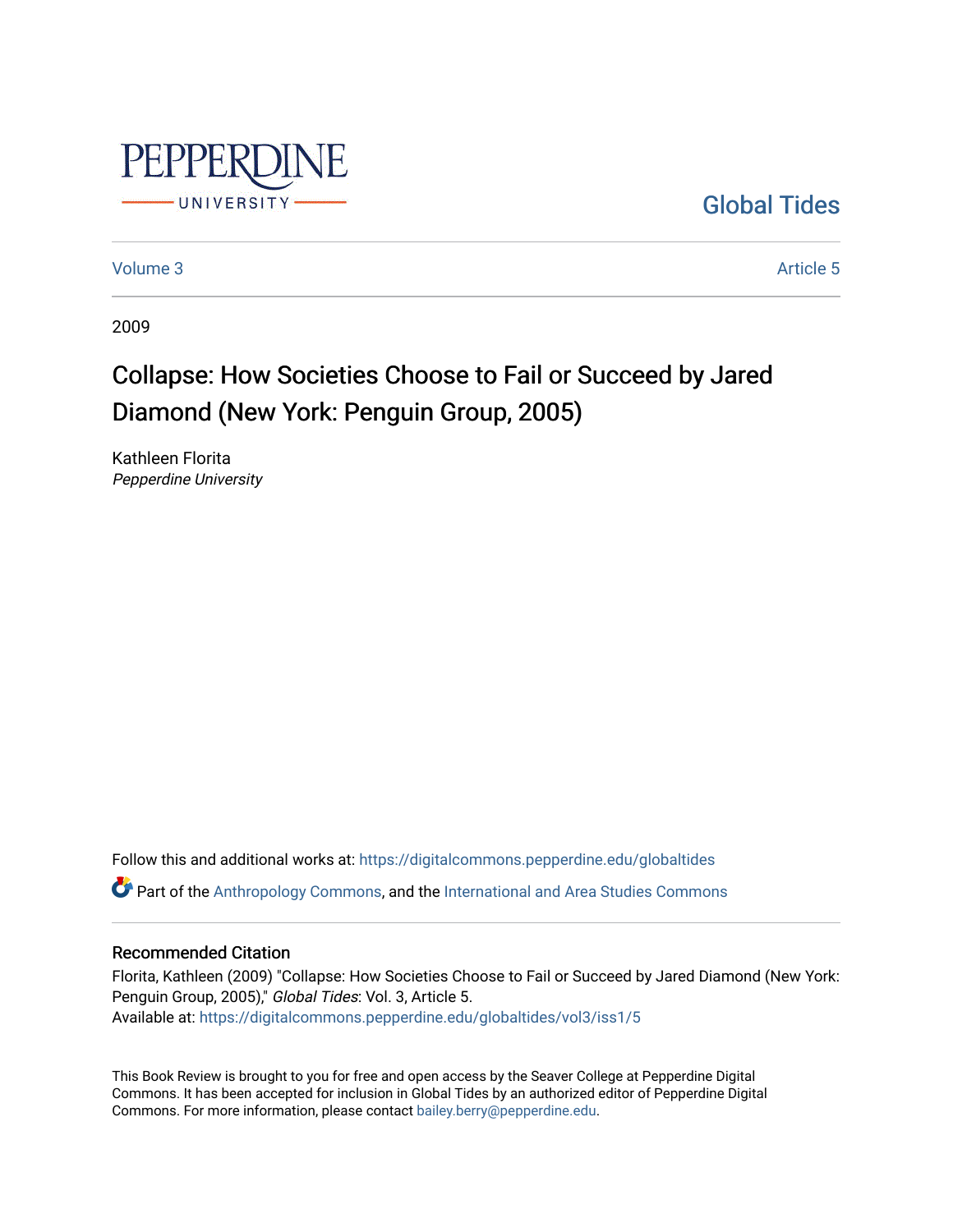# **Book Reviews**

### **Collapse: How Societies Choose to Fail or Succeed by Jared Diamond (York: the Penguin Group, 2005. 575 pp. \$18 00)**

### **A review by Kathleen Florita**

In Collapse, Jared Diamond, Pulitzer Prize-winning author of Guns, Germs and Steel, explains why some societies fail and why others succeed by identifying five factors contributing to societal collapse: environmental damage, climate change, hostile neighbors, friendly trade and society's response to its environmental problems. The first four factors do not always prove to be detrimental, but the fifth factor seems to determine the course of the society. The response to environmental problems lies completely within the control of a society, which is not necessarily true of the first four factors. It is here that his subtitle comes into play: a society can choose to fail. The idea of choice, therefore, is the real point of this book. Fate is not pre-determined, and societies are not destined to fail, but at the same time, they have to choose to succeed.

Diamond is a remarkable writer with the ability to combine a detailed history of the world with scientific concepts that can be easily understood by the general reader. His exploration of the demise of various civilizations offers in-depth analysis of current environmental problems. His studies of the environment's relationship to past failed societies subtly remind the reader of the possibility that it could also affect the United States. It has already happened in Rwanda; Australia suffers from various environmental problems; China presents a very interesting and complex case; and the United States is heading towards a crossroads.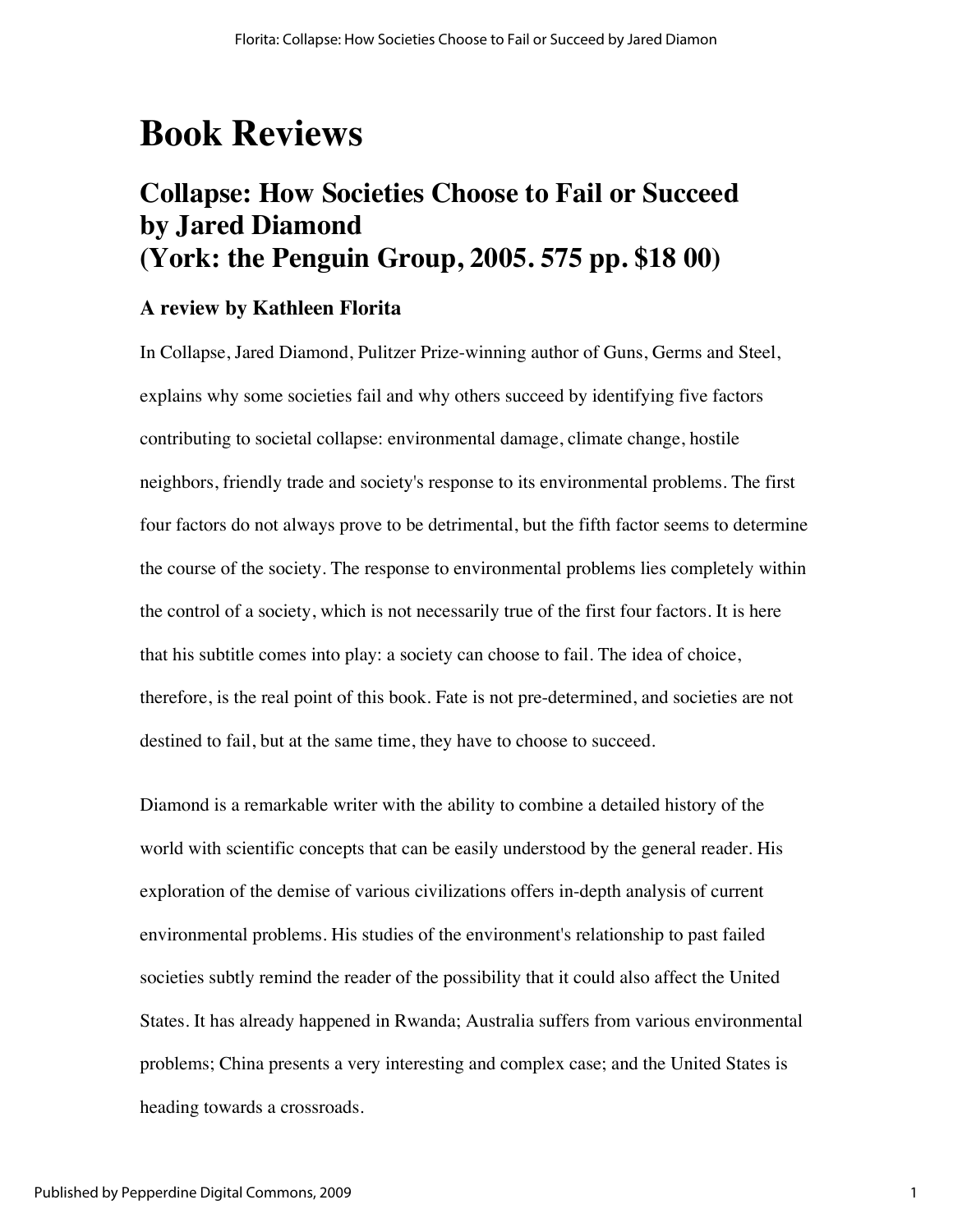Diamond's first case study is Montana, which he shows as a microcosm of the United States and as a society at a pivotal crossroads. Montana is known not only for its majestic natural beauty and its high quality of ranch and farm life, but also for its dependence on mining, logging and other heavy industries that has left the landscape unrecognizable. The mining companies refuse to clean up their mess unless forced to, but most Montanans do not support the government regulations due to a long-standing tradition of antigovernment attitude in state politics. Montana, as a society, has to make a choice: they can continue living the same way that they have for the past few decades, or they can change their values in order to respond to their environmental problems.

Montana is a relevant society with which to begin because it presents a central theme of Diamond's book: the notion that addressing environmental problems necessitates redefining or reexamining a society's core values, and then choosing which values to keep and which to discard. Societies that refuse to make that choice inevitably fail; they, in fact, commit suicide. Although Diamond offers many examples, including the inhabitants of Easter Island, the Anasazi of the U.S. Southwest, and the advanced Mayans in South America, the best example is that of the Norse society of Greenland, who shared the land with this Inuit. The interesting question is why the Norse failed and the Inuit survived. The Greenland Norse damaged their environment in at least three different ways: by destroying the natural vegetation, by causing soil erosion, and by cutting turf. Furthermore, they held onto their strong traditions and values of being European Christians, who scorned the non-European pagans, the Inuit. Had the Norse given up some of their value systems and adopted the ways of the Inuit, or at least attempted to

2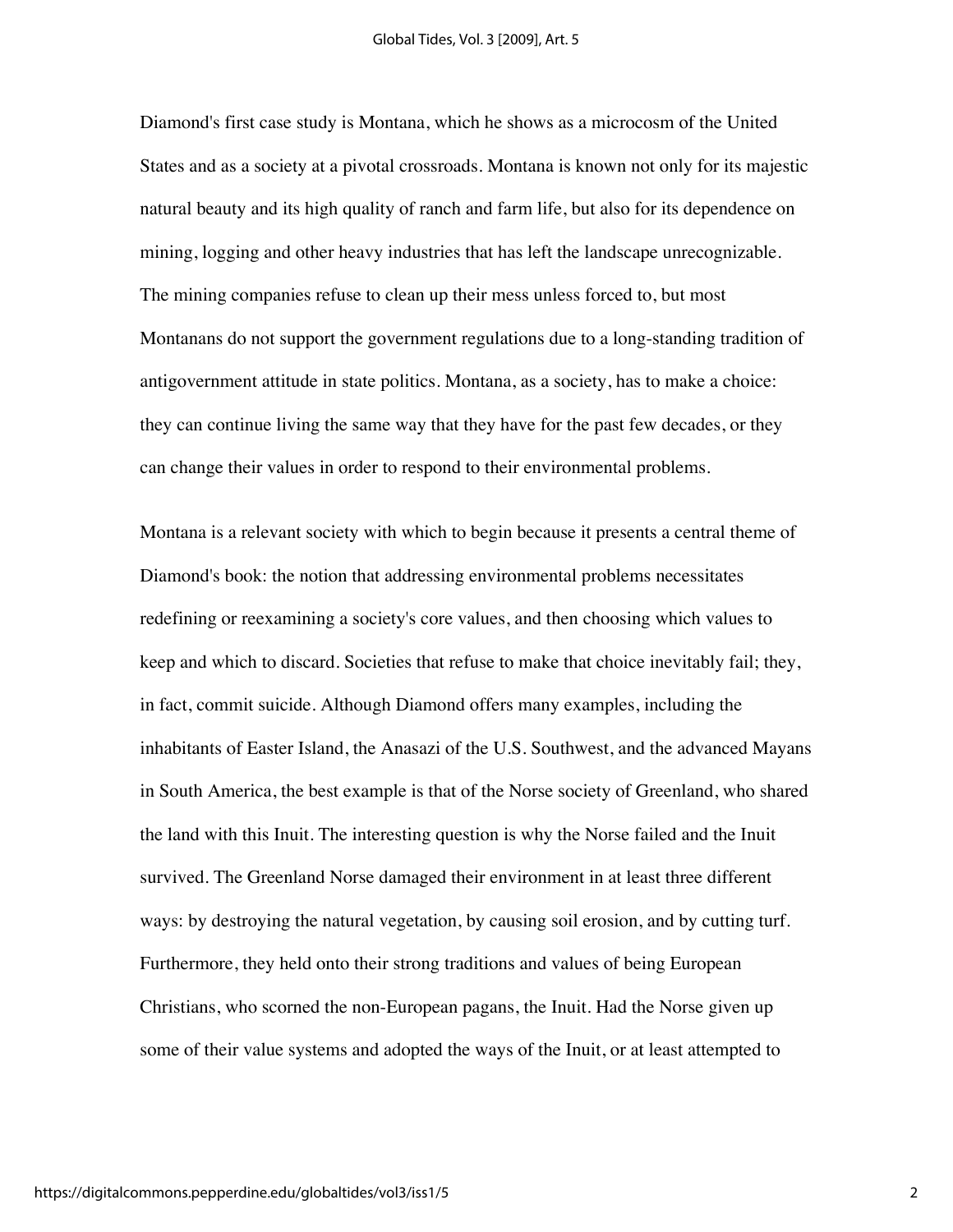have peaceful relations with them, they might have survived in the harsh Greenland conditions.

In the second part of the book, Diamond begins to present modern societies: Rwanda, Hispaniola (Haiti and the Dominican Republic), China and Australia. These case studies only reaffirm Diamond's proposed five factors of why some societies choose to fail or succeed.

Rwanda's failure as a modern state is typically attributed to the genocide resulting from ethnic tensions, but, what Diamond offers is a look into the pre-genocide events: severe problems of overpopulation, environmental impact and climate change. Moreover, it is difficult to claim that ethnic cleansing was the sole root of the Rwanda's collapse, when the fact remains that Hutu were killing other Hutu. The case of Rwanda shows that modern day societies fail, too, and with the same factors as past societies.

China also presents a very remarkable and complex case study. With the largest population and the fastest growing economy in the world, and with China seeking to live the life of a First World nation, there are devastating environmental and economic impacts. China's problems automatically become the world's problems. Diamond acknowledges that if China does, in fact, achieve First World standards, it will double the world's human resource use and environmental impact. However, Diamond notes that there have been efforts to protect the environment. China, therefore, is caught between an alarmingly high speed of environmental damage and environmental protection, but there is hope that the Chinese government will realize that environmental problems pose a greater threat than the population difficulties. Diamond says that China will have to adopt

3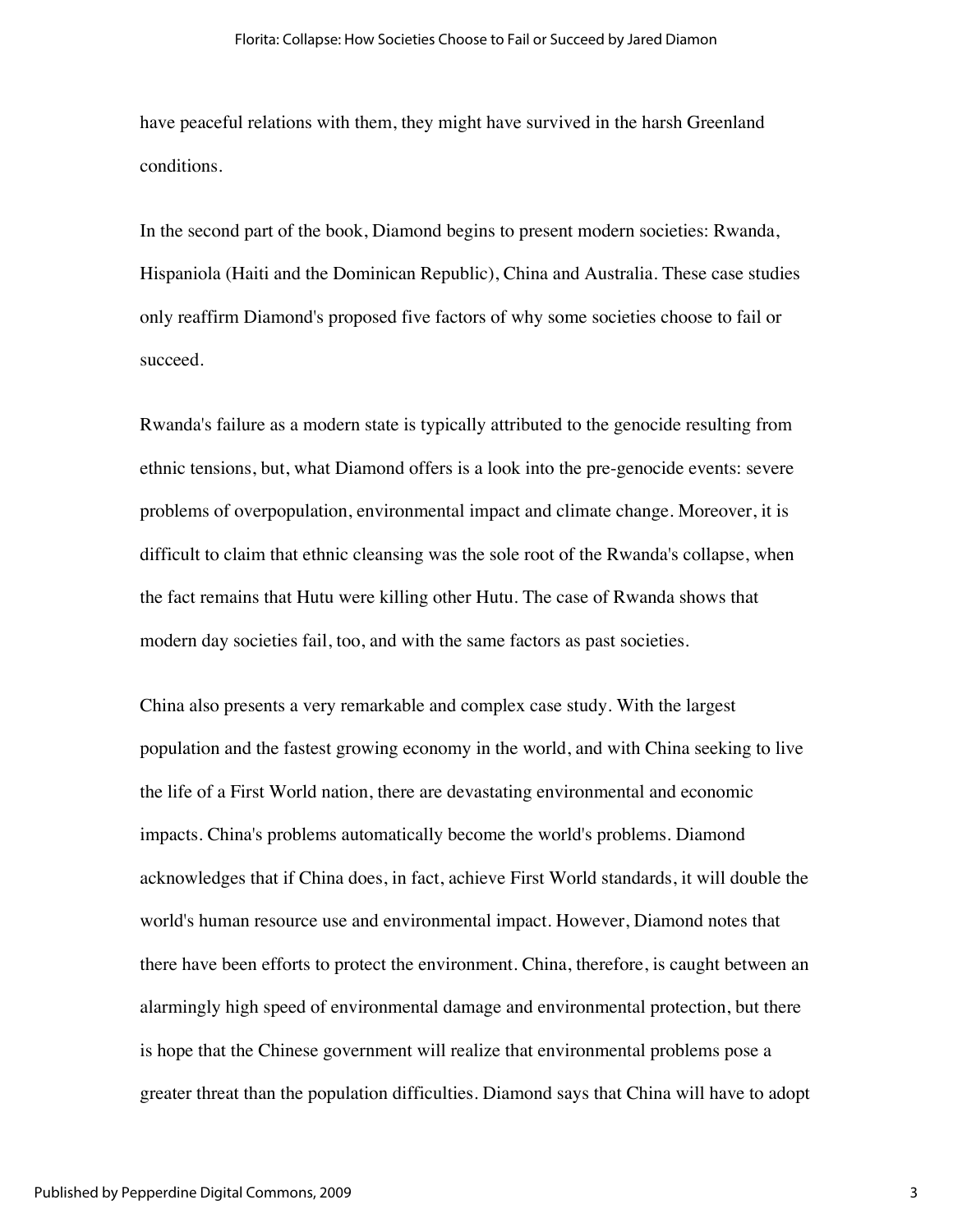#### Global Tides, Vol. 3 [2009], Art. 5

environmental initiatives just as bold as its One-Child policy. China needs to reconsider its values in order to succeed; its fate is something we shall see in our lifetime.

Lastly, Diamond explains how societies make such self-destructive decisions by offering a road map of four factors that lead to group decision making failures: firstly, a group may fail to anticipate a problem before the problem actually arrives; secondly, when a problem does arrive, the group may fail to perceive it; thirdly, after they perceive the problem, they may not try to solve it; and fourthly, they may try to solve the problem, but not succeed (421). Of the factors, the most frequent and surprising is the third, which brings Diamond's discussion of values back into focus. The difficulty of changing or discarding core values—even when they result in harmful outcomes on both individuals and societies—poses a pointed question: at what point do we, as individuals, prefer to die than to compromise and live? (433). Perhaps knowing which core values to keep and which to leave is the key to a successful society.

Diamond offers a realistic picture of our world society in motion on a non-sustainable course, and one way or another, it will be solved. Although it seems as if there was no hope left for the modern world, and that modern society will inevitably face the same fate the ancient civilizations, Diamond reminds the audience that there is a choice of ways to solve the present problems. Modern societies, in particular the United States, should learn to live within their means, and furthermore, since we cause our environmental problems, we control them; therefore, we can choose to stop causing them and start solving them. There is a need for long-term planning and for a redefinition of our core values, which must be done in collaboration of governments and their citizens.

4